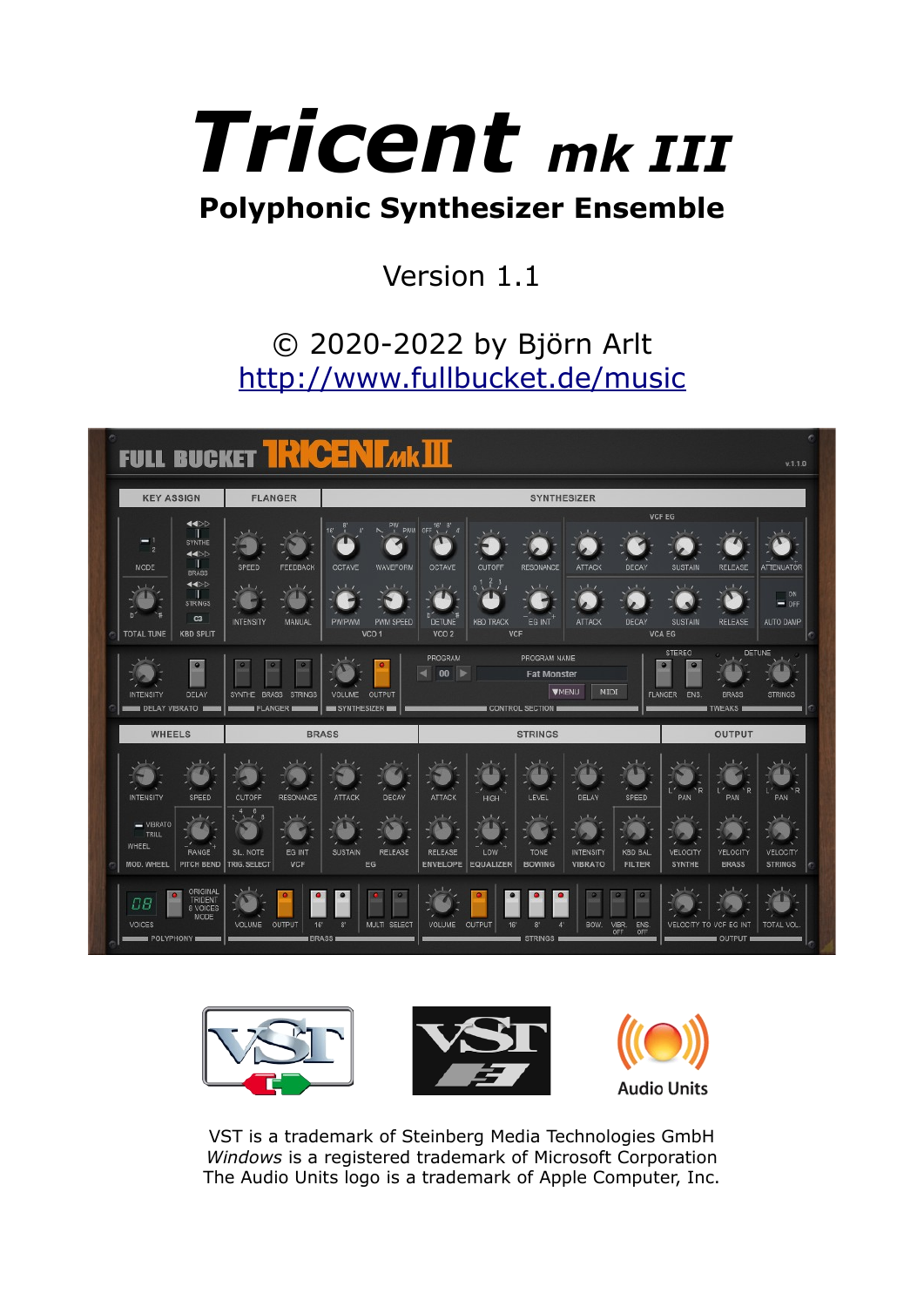# **Table of Contents**

| The KORG Trident mk I & mk II3                 |  |
|------------------------------------------------|--|
|                                                |  |
|                                                |  |
|                                                |  |
|                                                |  |
|                                                |  |
|                                                |  |
|                                                |  |
|                                                |  |
| Delay Vibrato and Wheels Section8              |  |
|                                                |  |
|                                                |  |
|                                                |  |
|                                                |  |
| MIDI Learn And The Config File "tricent.ini"10 |  |
|                                                |  |
|                                                |  |
|                                                |  |
|                                                |  |
|                                                |  |
|                                                |  |
| Delay Vibrato and Wheels13                     |  |
|                                                |  |
|                                                |  |
|                                                |  |
| Frequently Asked Questions15                   |  |
|                                                |  |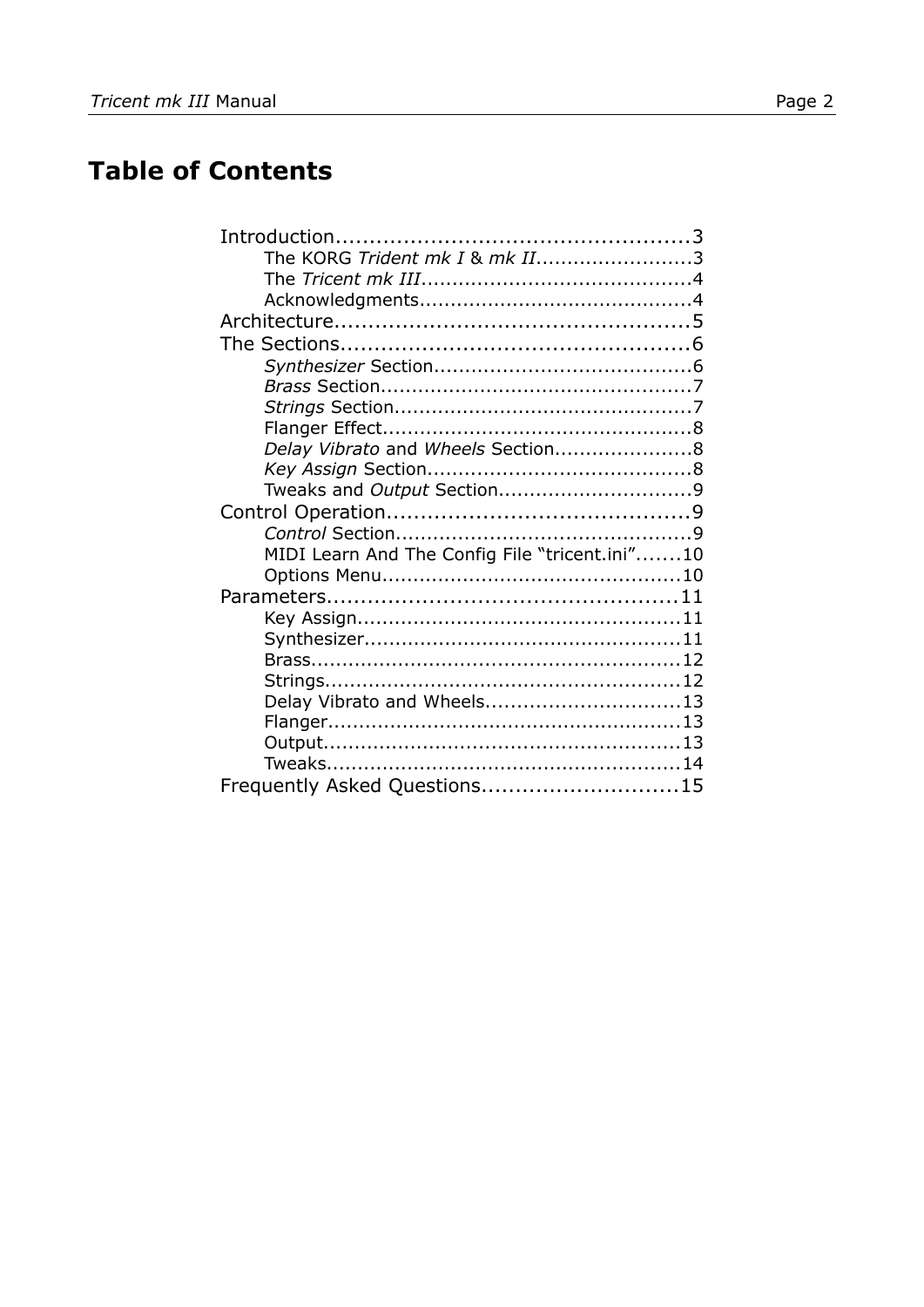# **Introduction**

The *Tricent mk III* is a software synthesizer plug-in for Microsoft Windows (VST2/VST3) and Apple macOS (VST2/VST3/AU) simulating the classic KORG® *Trident mk II* from 1982. It is written in native C++ code for high performance and low CPU consumption. The main features are:

- *Synthesizer*, *Brass*, and *Strings* sections
- 8 or 64 voice polyphony
- Flanger effect
- Individual stereo outputs for the three sections
- Tweaks...
- Double precision audio processing
- MTS-ESP (https://oddsound.com/) dynamic micro-tuning support
- All parameters can be controlled by MIDI controllers
- Plug-in supports Windows and macOS (32 bit and 64 bit)

*Tricent mk III* is based on the new **iPlug2** framework maintained by **Oli Larkin and the iPlug2 team**. Big thanks, guys!!! Without your work it would not have been possible to create a resizable *Tricent mk III* user interface.

To resize the plug-in you just grab the yellow triangle at the bottom right of the *Tricent mk III* window and drag it. You can save the current window size using the menu entry "Save Window Size" in the *[Options Menu](#page-9-0)*.

If you have trouble with the standard version of *Tricent mk III*, please grab the (sound-wise identical) "N" version of the plug-in which is based on the original **iPlug** framework.

#### **The KORG** *Trident mk I* **&** *mk II*

In 1980 and after the PS-3X00 polyphonic synthesizer series, KORG released the *Trident*: An eight-voice programmable polyphonic synthesizer in the fashion of other successful machines such as Sequential Circuits' *Prophet* and Oberheim's *OB-X(a)*. But while the latter offered a pretty sophisticated architecture with Sync and Cross-Mod options, the *Trident* synthesizer engine was reduced to almost the absolute minimum. Instead, KORG added two additional (non-programmable) *Brass* and *Strings* sections which lifted the *Trident* into the league of classic multi keyboards as known from *Farfisa*, *Crumar* and the like. Obviously the *Trident's* subtitle "Performing Keyboard" was chosen to designate the target audience: Live performing artists with the need for a large variety of sounds in a single box.

Two years later came the *Trident mk II* with some improvements (e.g. two dedicated envelope generators for VCF and VCA, program recall from memory etc.) and a light face lift (most notably the black knob caps of the MS/PS series were replaced by the modern ones as known from the *Polysix* and the *Mono/Poly*). But the *Trident* never reached the same status as its "brothers" (errr, well…) *Jupiter 8*, *Prophet 5*, *OB-Xa* and the like. Its sound was said to be "thin" and "cheesy"  $-$  which is (at least in my opinion) not true. Furthermore its hardware was believed to be rather unreliable: Well, that's a problem with almost *all* analog gear (ask the owners of a *Polymoog*) and one of the good reasons why industry switched over to digital technology.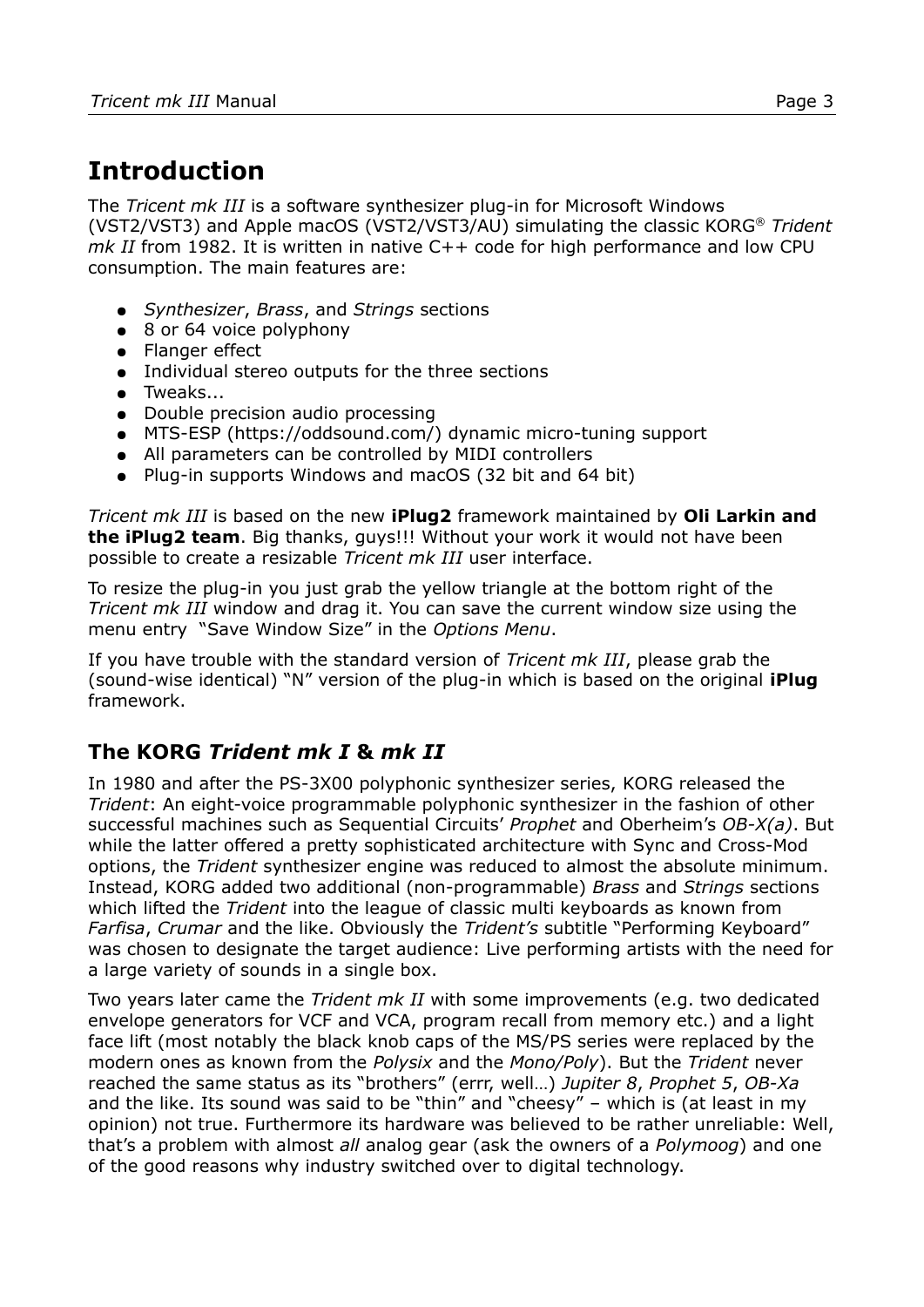#### **The** *Tricent mk III*

Many folks asked me to create a VST/AU recreation of the *Trident* but I was reluctant. Anyway, you know how things go, I checked the *Trident's* schematics, well, not bad, nice ideas, wow, these KORG engineers were cool, let's check some videos, okay, done. And since the so-called "Tricent" would become a "mk III" I added the following features which hopefully are nice to have:

- Stereo: All parts can be panned individually.
- Additional outputs: Each part can be routed to its individual output.
- 8 or 64 voice polyphony: Maybe eight voices are a bit tight these days...
- (De-)Tuning capabilities for the *Brass* and *Strings* sections.
- Stereo Ensemble: Makes the *Strings* section shine.
- Stereo Flanger: Funky.
- Not to forget: 64 presets and MIDI CC support!

#### **Acknowledgments**

And at this point I would like to say **Thank you!** to all the people who share their information about the *Trident mk I & II* via the Internet, especially and again **Ben**  Ward for his excellent supporting material at<http://www.korganalogue.net/>.

And another THANK YOU! to the KVR Audio community and to the KORG engineers.

No, I am not affiliated with KORG in what relation ever except that I always find myself entangled with their instruments.

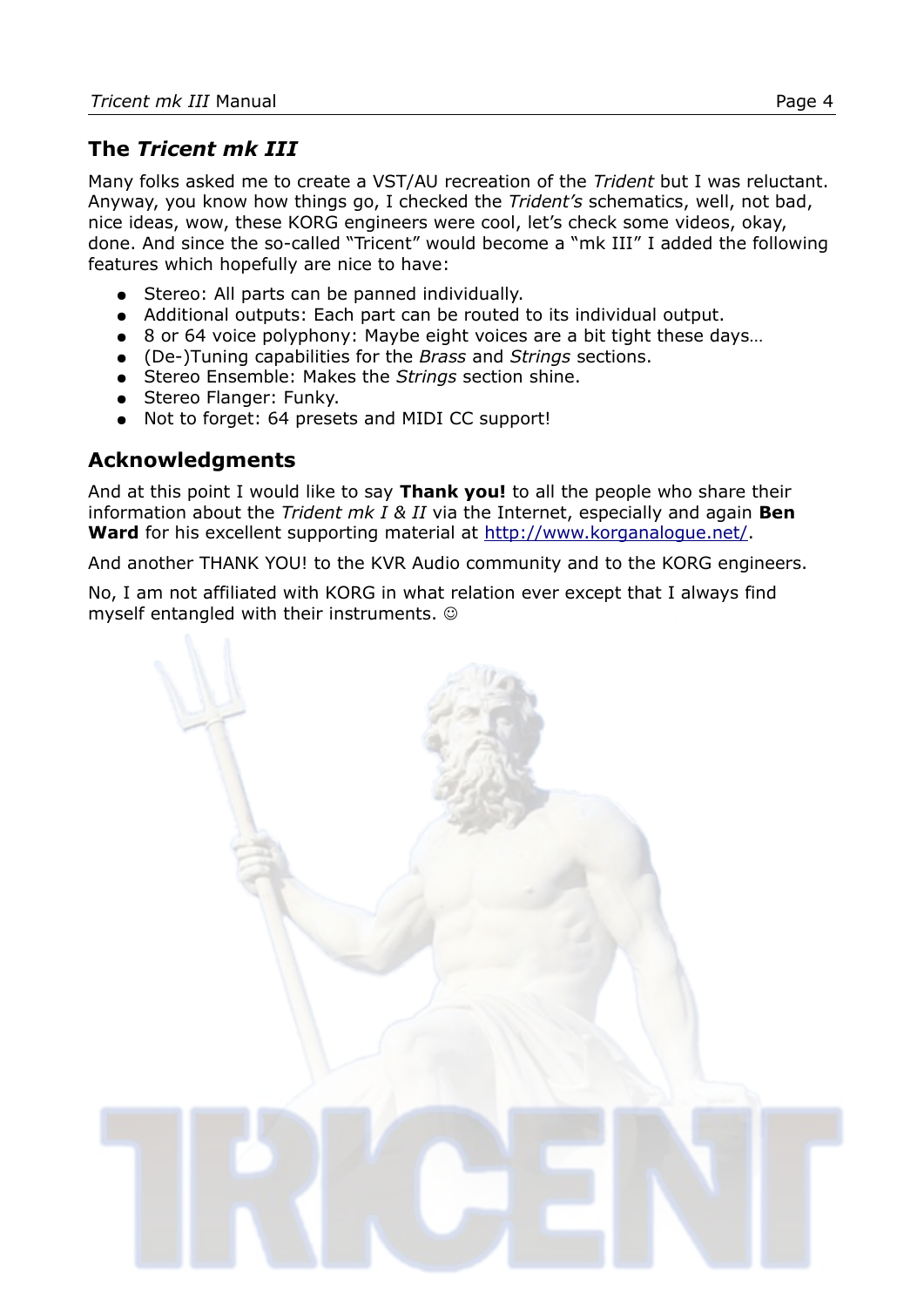# <span id="page-4-0"></span>**Architecture**

Because hardware is expensive, the *Synthesizer*, *Brass* and *Strings* sections of the *Trident* were based on the same set of oscillators (one per voice, each one generating a 16', 8' and 4' Sawtooth simultaneously). These signals are fed into the three sections and processed accordingly (in the *Synthesizer* section, the signals drive VCO 1).



Note that while the *Synthesizer* section is truly polyphonic (one VCO 1, VCO 2, VCF and VCA per voice), the *Brass* section is *paraphonic*: There is only one VCF and one VCA for *all* voices.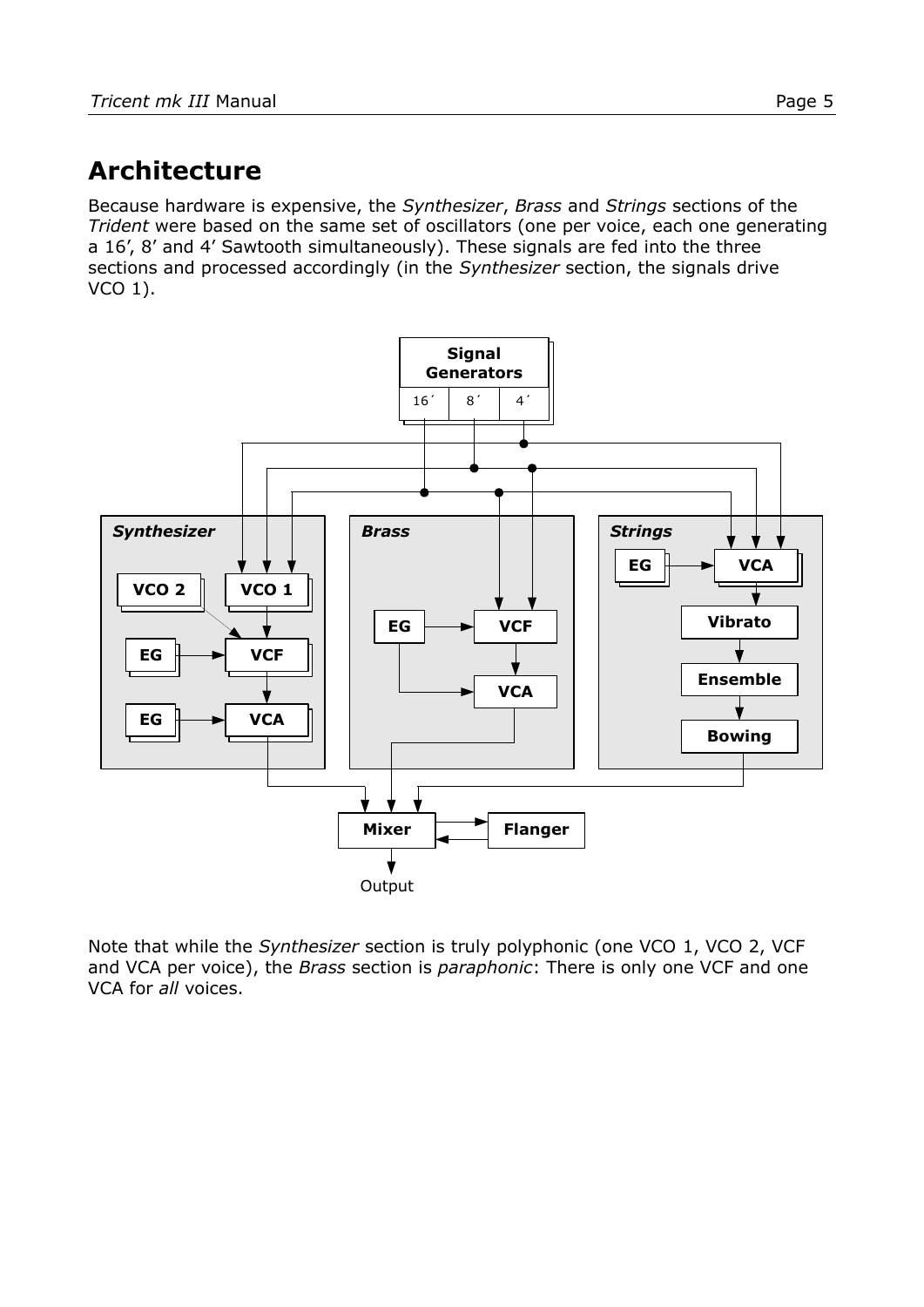# **The Sections**

Although the *Trident* (and the *Tricent* plug-in) is not a very complicated machine I'd like to take some time explaining the various sections of it and its peculiarities.

#### *Synthesizer* **Section**

The *Synthesizer* section is pretty basic: The signals of two VCOs (Voltage Controlled Oscillators) are mixed and processed by a standard 24dB lowpass filter (VCF; Voltage Controlled Filter) following a standard VCA (Voltage Controlled Amplifier). Of course the term "voltage controlled" has to be taken with a grain of salt – there is no "control voltage" inside the software plug-in.



VCO 1 offers three waveforms: *Sawtooth*, *Pulse Width* and *Pulse Width Modulation*, where the latter is modulated by a dedicated LFO (Low Frequency Oscillator). VCO 2 only produces a Sawtooth wave and can optionally be turned off.

The VCF has its own envelope generator (EG) and allows for self-oscillation. Keyboard tracking is available in five steps (off, 25%, 50%, 100%, 150%).

Besides an *Attenuator* control, the VCA features the mystical *Auto Damp* function (which is known from the Mono/Poly, too). Since the *Trident* does not offer a *Unison* mode, playing solo lines on the polyphonic synthesizer may result in unwanted "tails" of previously played notes. With *Auto Damp* switched on, these "tails" are cut. Try it for yourself, this feature is hard to explain in words…

The volume of the whole section is set by the *Volume* knob. Furthermore, the section can be completely turned on or off using the *Output* switch.

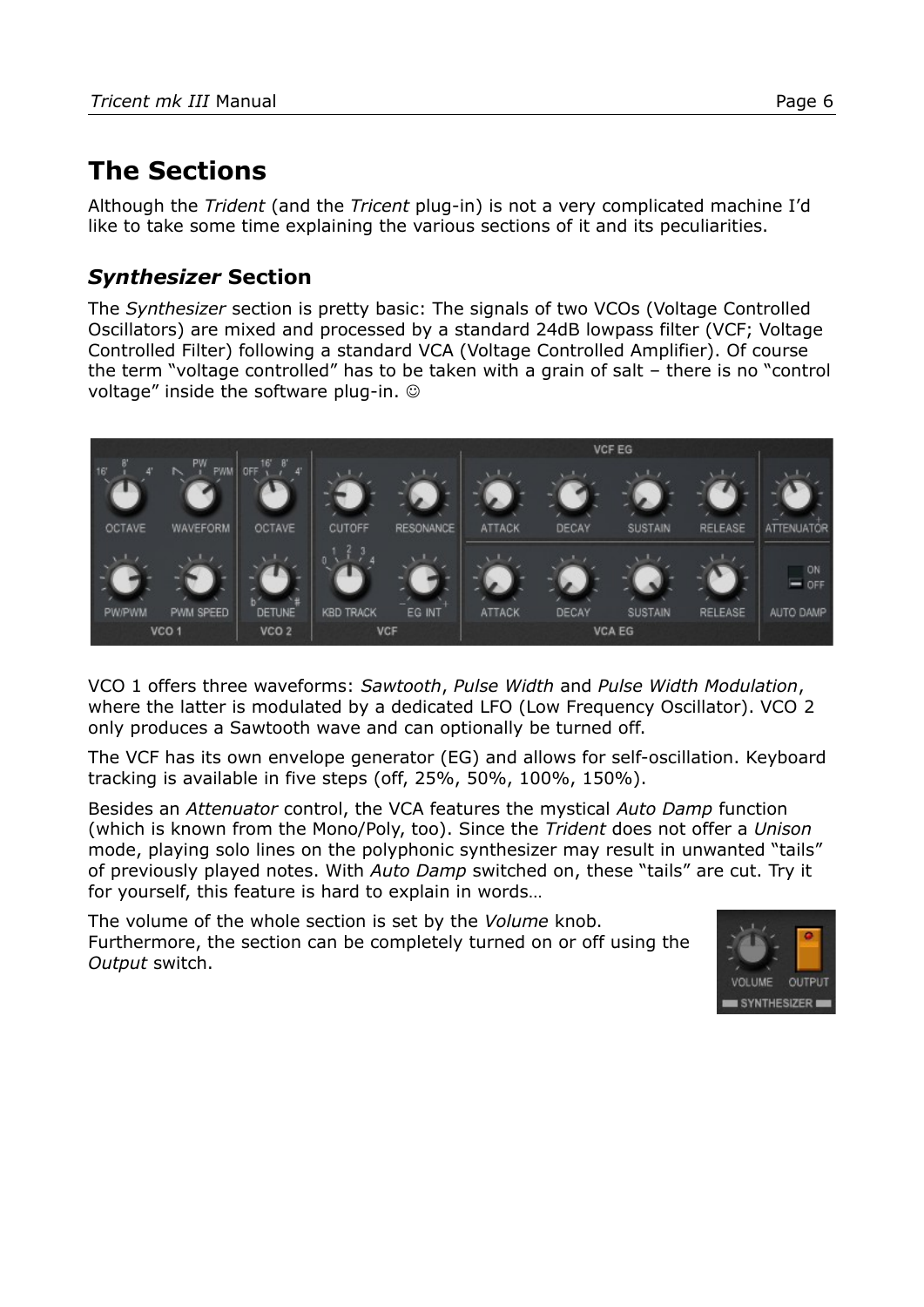#### *Brass* **Section**

The *Brass* section is even more simplistic: Here, the 16' and/or 8' Sawtooth signals are run through a *single* VCF and a *single* VCA controlled by a *single* envelope generator (EG). This means that the whole section is *paraphonic*.

However, there are some cool extras: You can control whether the EG should be triggered for each key ("Multi[ple]") or only for the first one played, but you can also select *how many keys have to be pressed* (2, 4, 6 or 8) before the EG starts. This function is activated by the *Select* button.



#### *Strings* **Section**

Some folks say that the *Strings* are the heart of the *Trident*. The 16', 8' and 4' Sawtooth signals can be activated individually and are sent through a (polyphonic) VCA section with a simple Attach/Release envelope. After that the *Strings* signal is processed by an equalizer followed by a delayed Vibrato and an Ensemble effect.

Note that the *Strings* Vibrato is realized by a bucket brigade device (as known from vintage stomp boxes) and not by modulating the signal generators themselves! Furthermore note that the Vibrato and Ensemble effects are *turned off* if the respective button is lit.



An interesting addition is the Bowing effect: The intend here obviously is to simulate the characteristics of bowing the strings. Hmm, I tend to call it the "Something" effect.

Finally, the keyboard balance of the built-in Filter effect controls the "sharpness" or "dullness" of the string sound with respect to the played note.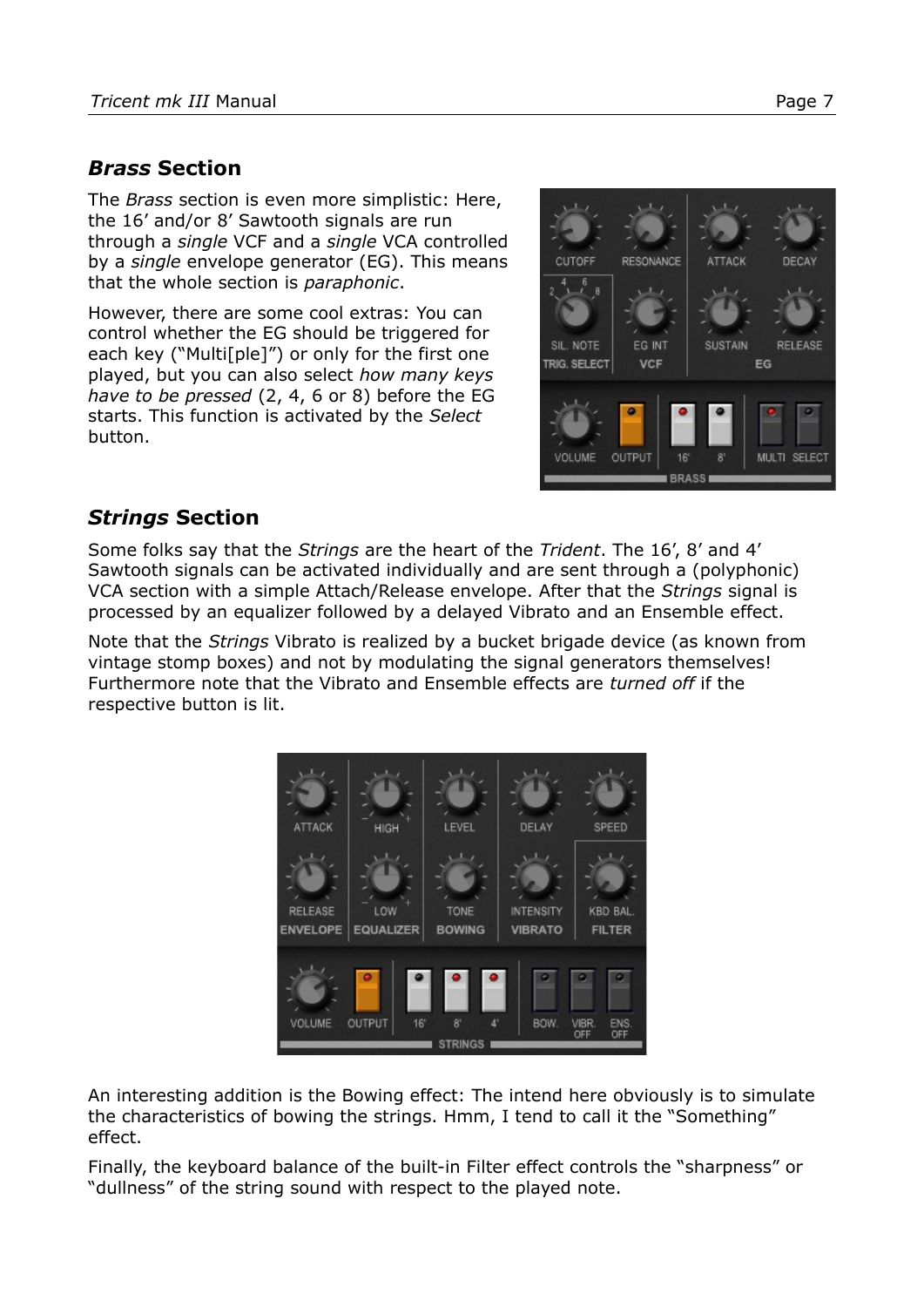#### **Flanger Effect**

In the early 80s it was already pretty common for synthesizers to be equipped with a Chorus effect. However, the KORG designers decided to add a Flanger to the *Trident* (unique selling point?). This characteristic effect is capable of self-oscillation and can be activated individually for the three sections. Many artists were heavily using it as an additional source for experimental sound shaping.

## *Delay Vibrato* **and** *Wheels* **Section**

There is a global delayed Vibrato effect which directly modulates the signal generators (as opposed to the *Strings* Vibrato) and thus affects all three sections (*Synthesizer*, *Brass* and *Strings*) at the same time. The vibrato delay can be switched on or off but its

delay time is fixed (well almost; see section *[Tweaks and Output Section](#page-8-0)*). The speed of the Vibrato effect is controlled just below in the *Wheels* section.

> The original *Trident* featured a joystick instead of the well-known Pitchbend and Modulation wheels: The horizontal axis was used for pitch bending while moving the joystick "up" controlled the intensity of the Vibrato effect and moving the joystick down

introduced a "trill effect" – basically a vibrato with a rectangular waveform.

Since today's MIDI controllers typically are equipped with wheels instead of joysticks I decided to "map" the joystick functionality here. Thus you can select whether the Modulation wheel controls a standard Vibrato or the "trill" effect. Furthermore you can set the range for the Pitchbend wheel.

## *Key Assign* **Section**

۰

DELAY

DELAY VIBRATO

**INTENSITY** 

The *Trident/Tricent* features two modes for assigning the eight voices. In mode 1 the engine tries to assign any new note to a new voice so that the other voices are not cut off (if possible). Mode 2 is suitable for solo play because here the engine will assign the next note to the same voice as before if only one note is played at a time. This prevents potential "mudding" of the sound for long release times (also see *Auto Damp* in the *Synthesizer* section).

It was not a good idea to switch the mode while playing the *Trident* – this caused a weird pitch drop of the played voices to the lowest note. On the *Tricent* plug-in it will cause all notes to

be stopped. You may also note a slight itching at the back of your head (just kidding).

Besides a global tuning knob the three sections can be split across the keyboard. While the *Trident* had a fixed split point between the second and third octave of the keyboard, the *Tricent* plug-in provides a variable split point.





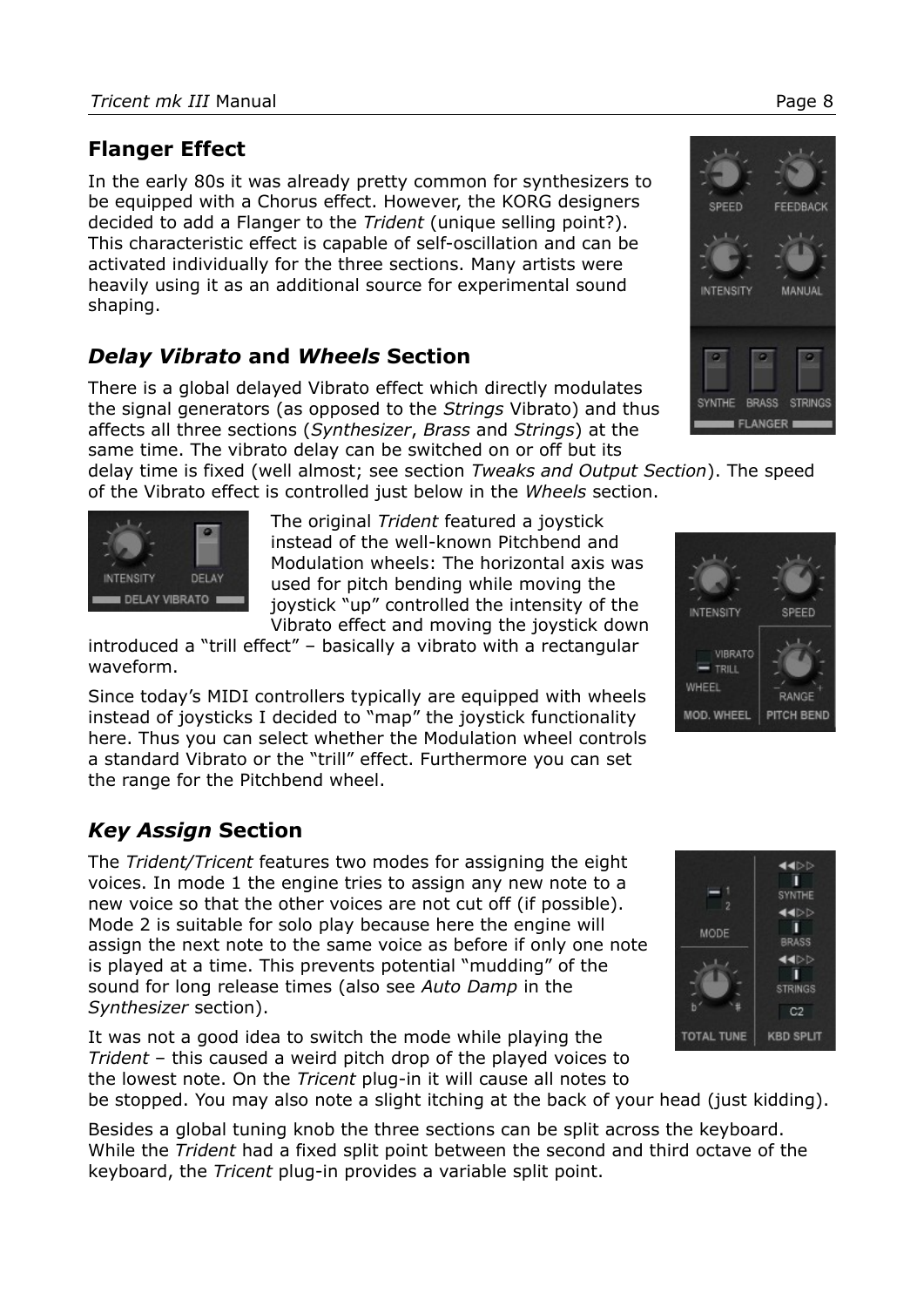#### <span id="page-8-0"></span>**Tweaks and** *Output* **Section**

Here come the things that make the "*mk III*"-part of the *Tricent* plug-in – the tweaks. First of all you can change from the original eight to sixty four voices of polyphony. This really makes a big difference when playing pads, arpeggios etc.

Second, you can switch the Flanger and/or the *Strings* Ensemble effects to stereo mode (the original *Trident* was an "all mono machine"). Space – the final frontier.

Next, you can *detune* the *Brass* and the *Strings*  sections individually. Remembering what was said in section *[Architecture](#page-4-0)*, this means that both *Brass* and *Strings* will have their own additional set of signal generators, and this exactly what happens when you turn one of the *Detune* knobs (LED is on). Be aware that this will increase the CPU load of your computer!

There are some more parameters that are not accessible from the front plate (you can adjust them using the plugin parameter control of your DAW): Ensemble speed and modulation amount as well as Delayed Vibrato delay time.

Finally, the *Tricent* offers a dedicated *Output* section where you can adjust the stereo panorama and the response to velocity for each of the three sections (note that the original *Trident* did not react to velocity). The EGto-VCF amount of the *Synthesizer* and the *Brass* sections can be controlled by velocity, too. And there is a *Total Volume* knob.

## **Control Operation**

## *Control* **Section**

To select one of the 64 patches just click on the program number or the previous/next arrow buttons, and edit its name by clicking in the text field.







88

VOICES





ORIGINAL TRIDENT

VOICES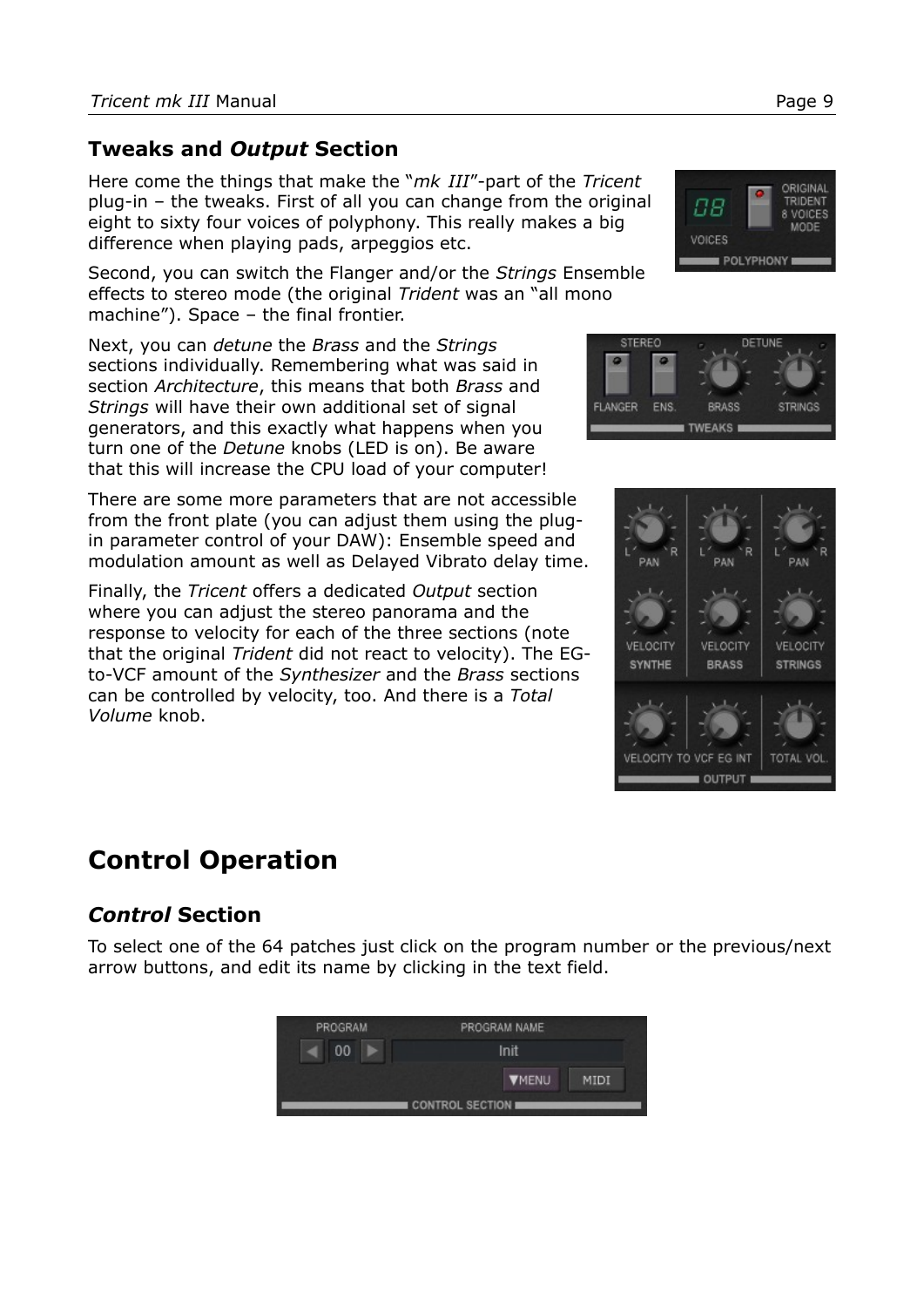#### **MIDI Learn And The Config File "tricent.ini"**

Every parameter of the *Tricent* can be controlled by one MIDI controller. If you want to change the assignment of MIDI controller (CC; *MIDI Control Change*) to *Tricent* parameter the *MIDI Learn* function comes in quite handy: Just click the *MIDI* button at the *Control* section (button turns yellow) and wiggle both the MIDI controller and the parameter you want to assign (you can abort *LEARN* by clicking the button again). If you want to unlearn the assignment, right-click the *MIDI Learn* button (the label now reads "UNLEARN"). Now wiggle the MIDI controller or the parameter that you want to unlearn. To save the controller assignments use "Save Configuration" in the *Options* menu (see next section); they are stored in the tricent.ini configuration file. The exact location of this file depends on your operating system and will be displayed when you click on "Reload" or "Save Configuration".

#### <span id="page-9-0"></span>**Options Menu**

When clicking on the *Menu* button, a context menu opens with the following options:

| <b>Copy Program</b>                      | Copy current program to internal clipboard                                                                                         |  |  |
|------------------------------------------|------------------------------------------------------------------------------------------------------------------------------------|--|--|
| <b>Paste Program</b>                     | Paste internal clipboard to current program                                                                                        |  |  |
| <b>Init Program</b>                      | Initialize the current program                                                                                                     |  |  |
| <b>Load Program</b>                      | Load a program file containing a patch to the Tricent's<br>current program                                                         |  |  |
| <b>Save Program</b>                      | Save the <i>Tricent's</i> current program to a program file                                                                        |  |  |
| <b>Load Bank</b>                         | Load a bank file containing 64 patches into the Tricent                                                                            |  |  |
| <b>Save Bank</b>                         | Save the Tricent's 64 patches to a bank file                                                                                       |  |  |
| <b>Select Startup Bank</b>               | Select the bank file that should always be loaded when the<br>Tricent is started                                                   |  |  |
| <b>Load Startup Bank</b>                 | Load the Startup bank file; can also be used to check what<br>the current Startup bank is                                          |  |  |
| <b>Unselect Startup</b><br><b>Bank</b>   | Unselect the current Startup bank                                                                                                  |  |  |
|                                          | <b>Show Voice Schedule</b> A leftover from development which I forgot to remove                                                    |  |  |
| <b>MIDI Thru</b>                         | Set globally if MIDI data sent to the Tricent should be sent<br>through to its MIDI output (stored in configuration file)          |  |  |
| <b>Ignore Program</b><br><b>Change</b>   | Set globally if MIDI Program Change data sent to the<br>Tricent should be ignored (stored in configuration file)                   |  |  |
| <b>Reload Configuration</b>              | Reload the Tricent's configuration file                                                                                            |  |  |
| <b>Save Configuration</b>                | Save the Tricent's configuration file                                                                                              |  |  |
| <b>Check Online for</b><br><b>Update</b> | When connected to the Internet, this function will check if<br>a newer version of the <i>Tricent</i> is available at fullbucket.de |  |  |
| Visit fullbucket.de                      | Open fullbucket.de in your standard browser                                                                                        |  |  |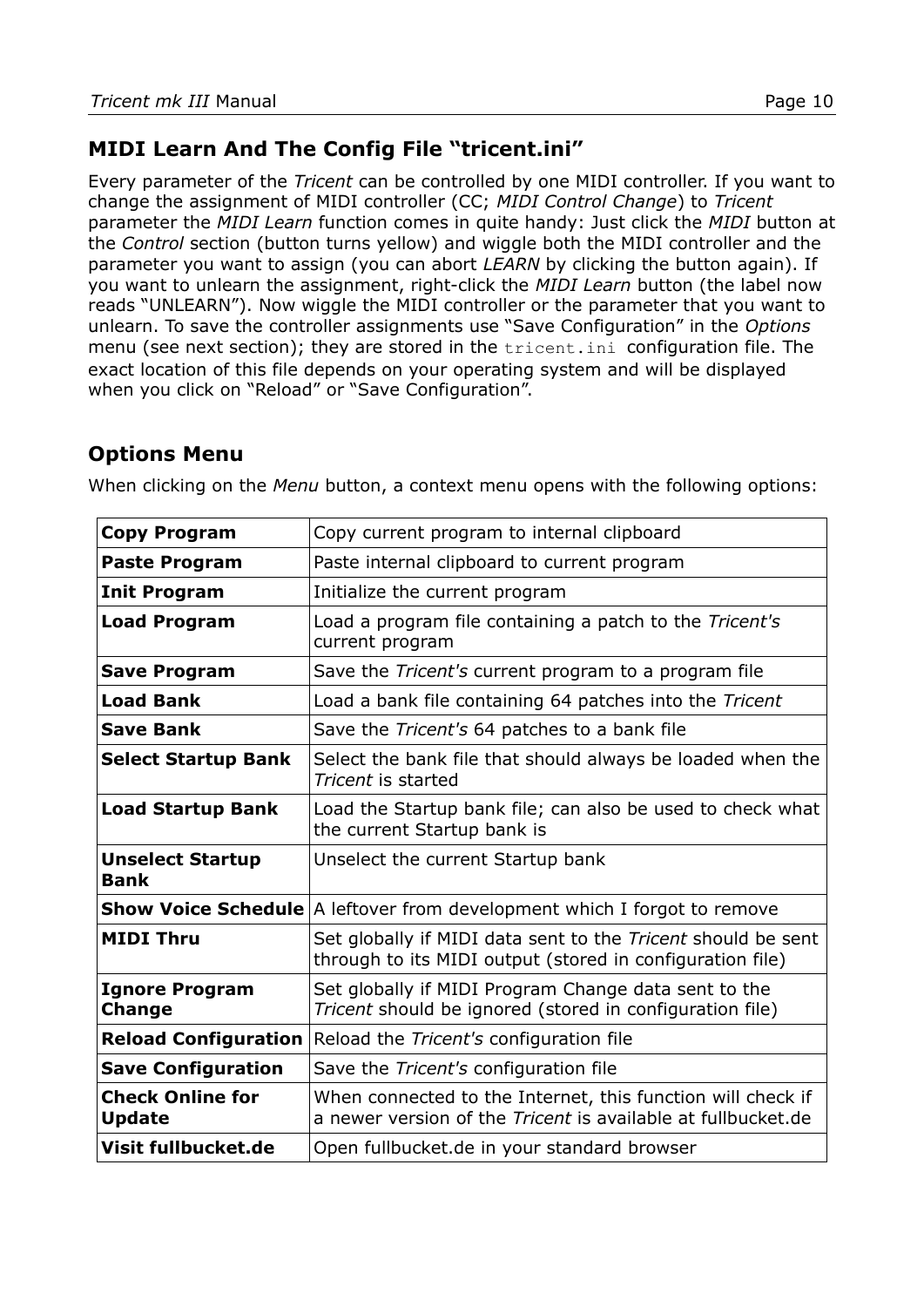# **Parameters**

## **Key Assign**

| parameter           | ID | value / notes                      |
|---------------------|----|------------------------------------|
| <b>Trident Mode</b> | 0  | Off / On [64 / 8 voices polyphony] |
| <b>Key Assign</b>   | 1  | Mode 1 or 2                        |
| <b>Total Tune</b>   | 2  | $±$ 100 cent                       |
| Range Synthe        | 3  | Lower, Both, Upper                 |
| Range Brass         | 4  | Lower, Both, Upper                 |
| Range Strings       | 5  | Lower, Both, Upper                 |
| Split Key           | 6  | $C-2 - G8$                         |

## **Synthesizer**

| parameter               | <b>ID</b>      | value / notes                        |
|-------------------------|----------------|--------------------------------------|
| VCO 1 Octave            | $\overline{7}$ | 16', $8'$ , $4'$                     |
| VCO 1 PW/PWM            | 8              | $0 - 100\%$                          |
| VCO 1 PWM Speed         | 9              | $0.001 - 25Hz$                       |
| VCO 1 Wave              | 10             | Sawtooth, Pulse Width, PW Modulation |
| VCO 2 Octave            | 11             | Off, 16', 8', 4'                     |
| VCO 2 Detune            | 12             | $±$ 100 cent                         |
| <b>VCF Cutoff</b>       | 13             | $0 - 100\%$                          |
| <b>VCF Resonance</b>    | 14             | $0 - 100\%$                          |
| <b>VCF KBF Track</b>    | 15             | $0 - 150%$                           |
| <b>VCF EG Intensity</b> | 16             | ±100%                                |
| <b>VCF Attack</b>       | 17             | $0 - 100\%$                          |
| <b>VCF Decay</b>        | 18             | $0 - 100\%$                          |
| <b>VCF Sustain</b>      | 19             | $0 - 100\%$                          |
| <b>VCF Release</b>      | 20             | $0 - 100\%$                          |
| <b>VCA Attack</b>       | 21             | $0 - 100\%$                          |
| VCA Decay               | 22             | $0 - 100\%$                          |
| <b>VCA Sustain</b>      | 23             | $0 - 100\%$                          |
| <b>VCA Release</b>      | 24             | $0 - 100\%$                          |
| <b>VCA Attenuator</b>   | 25             | ±10dB                                |
| <b>VCA Auto Damp</b>    | 26             | Off / On                             |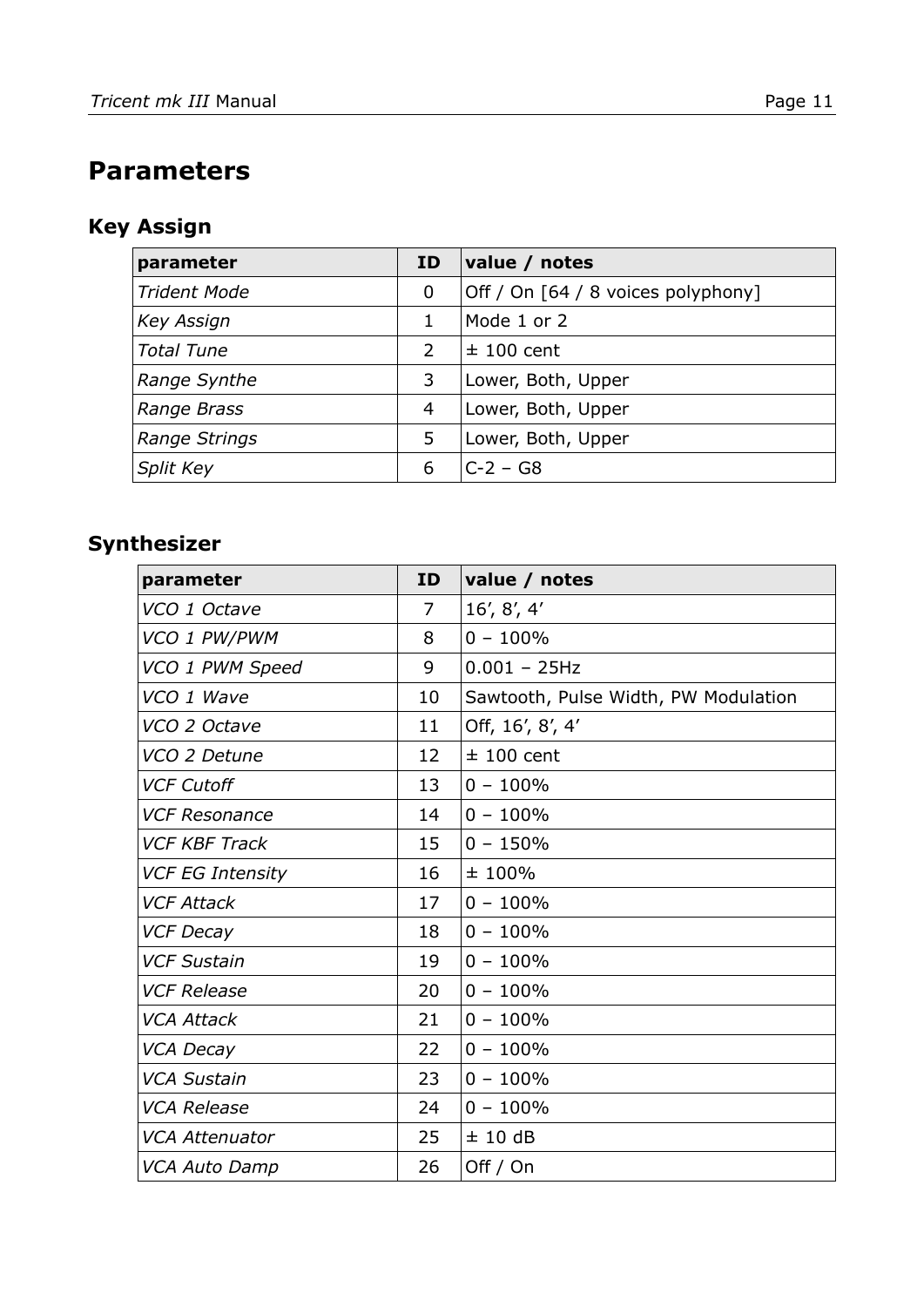#### **Brass**

| parameter                   | ID | value / notes |
|-----------------------------|----|---------------|
| <b>Brass Cutoff</b>         | 27 | $0 - 100\%$   |
| <b>Brass Resonance</b>      | 28 | $0 - 100\%$   |
| <b>Brass Silent Notes</b>   | 29 | 2, 4, 6, 8    |
| <b>Brass EG Intensity</b>   | 30 | $0 - 100\%$   |
| <b>Brass Attack</b>         | 31 | $0 - 100\%$   |
| <b>Brass Decay</b>          | 32 | $0 - 100\%$   |
| <b>Brass Sustain</b>        | 33 | $0 - 100\%$   |
| <b>Brass Release</b>        | 34 | $0 - 100\%$   |
| Brass 16'                   | 35 | Off / On      |
| Brass 8'                    | 36 | Off / On      |
| <b>Brass Multi Trigger</b>  | 37 | Off / On      |
| <b>Brass Trigger Select</b> | 38 | Off / On      |

## **Strings**

| parameter                    | ID | value / notes   |
|------------------------------|----|-----------------|
| <b>Strings Attack</b>        | 39 | $0 - 100\%$     |
| Strings Release              | 40 | $0 - 100\%$     |
| Strings EQ High              | 41 | $±$ 12 dB       |
| <b>Strings EQ Low</b>        | 42 | $±$ 12 dB       |
| <b>Strings Bowing Level</b>  | 43 | $0 - 100\%$     |
| <b>Strings Bowing Tone</b>   | 44 | $0 - 100\%$     |
| Strings Vibrato Delay        | 45 | $0 - 100\%$     |
| <b>Strings Vibrato Speed</b> | 46 | $0.001 - 25$ Hz |
| Strings Vibrato Intensity    | 47 | $0 - 100\%$     |
| Strings KBD Balance          | 48 | $0 - 100\%$     |
| Strings 16'                  | 49 | Off $/$ On      |
| Strings 8'                   | 50 | Off / On        |
| Strings 4'                   | 51 | Off / On        |
| <b>Strings Bowing</b>        | 52 | Off / On        |
| Strings Vibrato              | 53 | On $/$ Off      |
| <b>Strings Ensemble</b>      | 54 | On / Off        |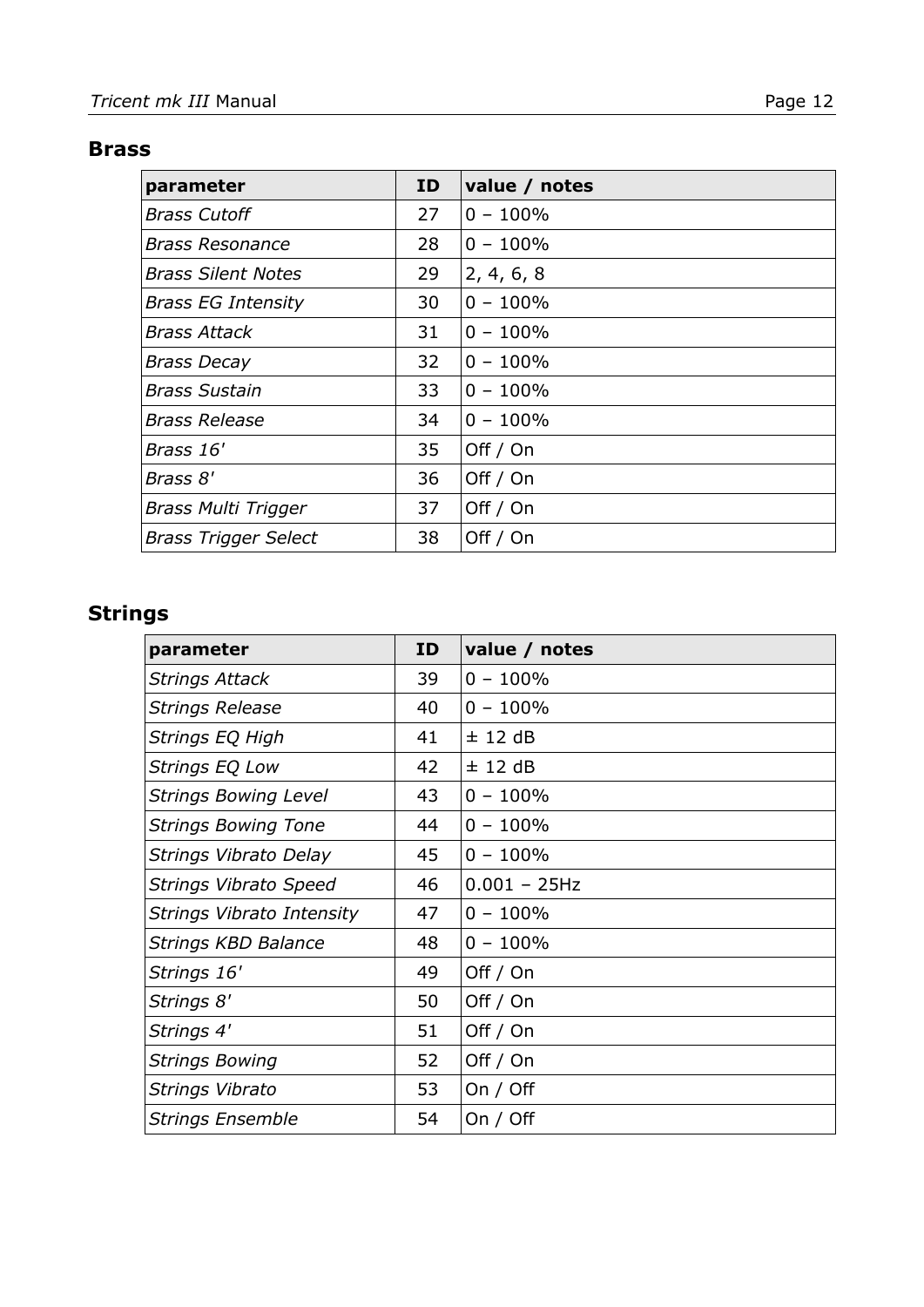## **Delay Vibrato and Wheels**

| parameter            | <b>ID</b> | value / notes                |
|----------------------|-----------|------------------------------|
| Vib. Intensity       | 55        | $0 - 100\%$                  |
| Vib. Delay           | 56        | Off / On                     |
| Vib. Delay Time      | 57        | 0 - 100% (hidden parameter!) |
| Wheel Vib. Intensity | 58        | $0 - 100\%$                  |
| Wheel Vib. Speed     | 59        | $0.001 - 25Hz$               |
| <b>Wheel Mode</b>    | 60        | Vibrato / Trill              |
| Pitch Bend           | 61        | $±$ 1200 cent                |

## **Flanger**

| parameter                | <b>ID</b> | value / notes  |
|--------------------------|-----------|----------------|
| <b>Flanger Speed</b>     | 62        | $0.001 - 25Hz$ |
| <b>Flanger Feedback</b>  | 63        | $0 - 100\%$    |
| <b>Flanger Intensity</b> | 64        | $0 - 100\%$    |
| <b>Flanger Manual</b>    | 65        | $0 - 100\%$    |
| <b>Flanger Synthe</b>    | 66        | Off / On       |
| <b>Flanger Brass</b>     | 67        | Off / On       |
| <b>Flanger Strings</b>   | 68        | Off / On       |

## **Output**

| parameter                  | ID | value / notes    |
|----------------------------|----|------------------|
| <b>Total Volume</b>        | 69 | $-\infty - 0$ dB |
| Volume Synthe              | 70 | $-\infty - 0$ dB |
| Volume Brass               | 71 | $-\infty - 0$ dB |
| <b>Volume Strings</b>      | 72 | $-\infty$ – 0 dB |
| <b>Output Synthe</b>       | 73 | Off / On         |
| <b>Output Brass</b>        | 74 | Off / On         |
| <b>Output Strings</b>      | 75 | Off / On         |
| Pan Synthe                 | 76 | ±100%            |
| Pan Brass                  | 77 | ±100%            |
| Pan Strings                | 78 | ±100%            |
| <b>Velocity Synthe</b>     | 79 | $0 - 100\%$      |
| <b>Velocity Brass</b>      | 80 | $0 - 100\%$      |
| <b>Velocity Strings</b>    | 81 | $0 - 100\%$      |
| <b>Velocity Synthe VCF</b> | 82 | $0 - 100\%$      |
| <b>Velocity Brass VCF</b>  | 83 | $0 - 100\%$      |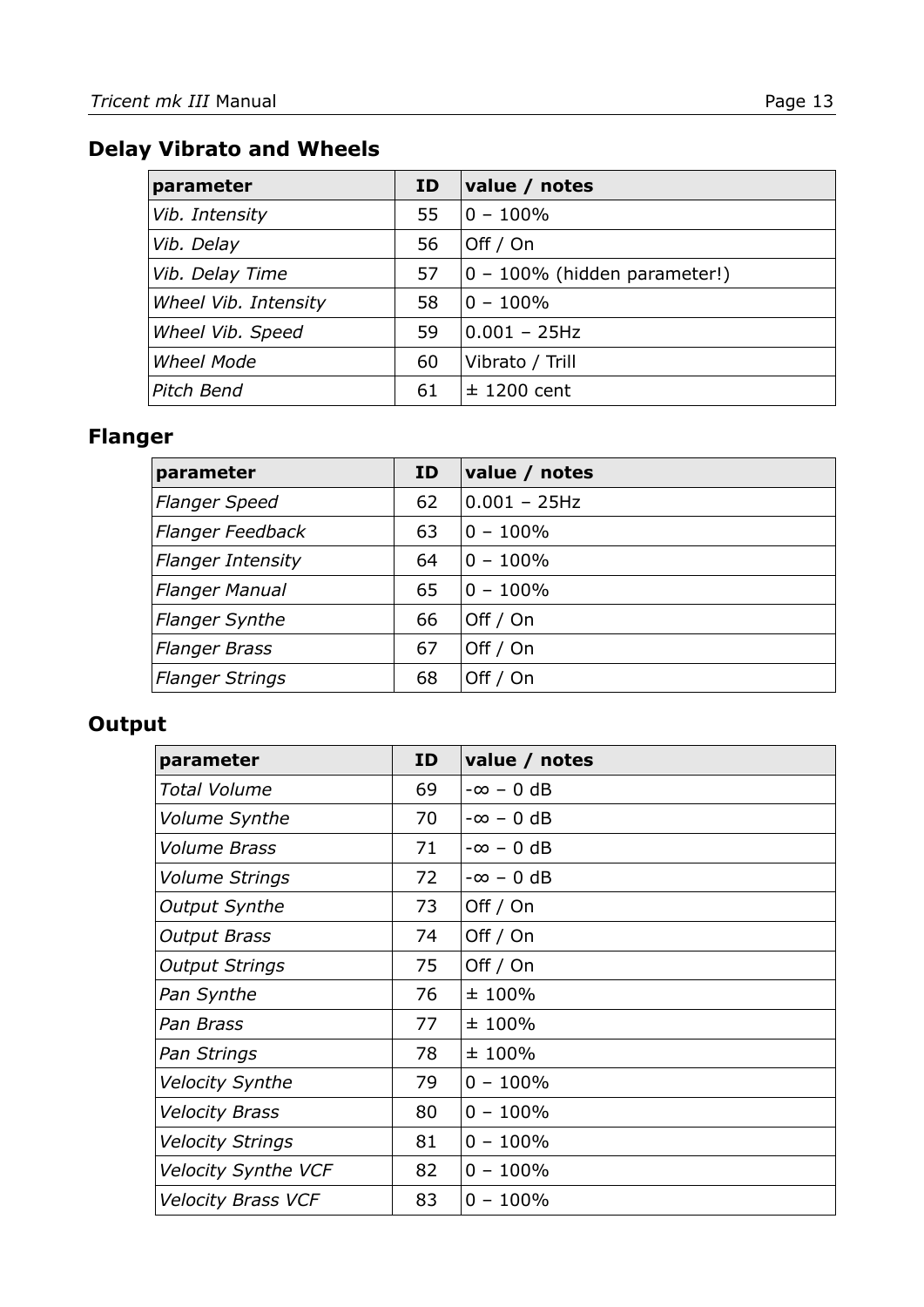## **Tweaks**

| parameter       | <b>ID</b> | value / notes                    |
|-----------------|-----------|----------------------------------|
| Stereo Flanger  | 84        | Off / On                         |
| Stereo Ensemble | 85        | Off / On                         |
| Detune Brass    | 86        | $±$ 700 cent                     |
| Detune Strings  | 87        | $±$ 700 cent                     |
| Ens. LFO1 Speed | 88        | 0.001 - 25Hz (hidden parameter!) |
| Ens. LFO2 Speed | 89        | 0.001 - 25Hz (hidden parameter!) |
| Ens.1 Amount    | 90        | $0 - 100\%$ (hidden parameter!)  |
| Ens.2 Amount    | 91        | 0 - 100% (hidden parameter!)     |
| Ens.3 Amount    | 92        | 0 - 100% (hidden parameter!)     |